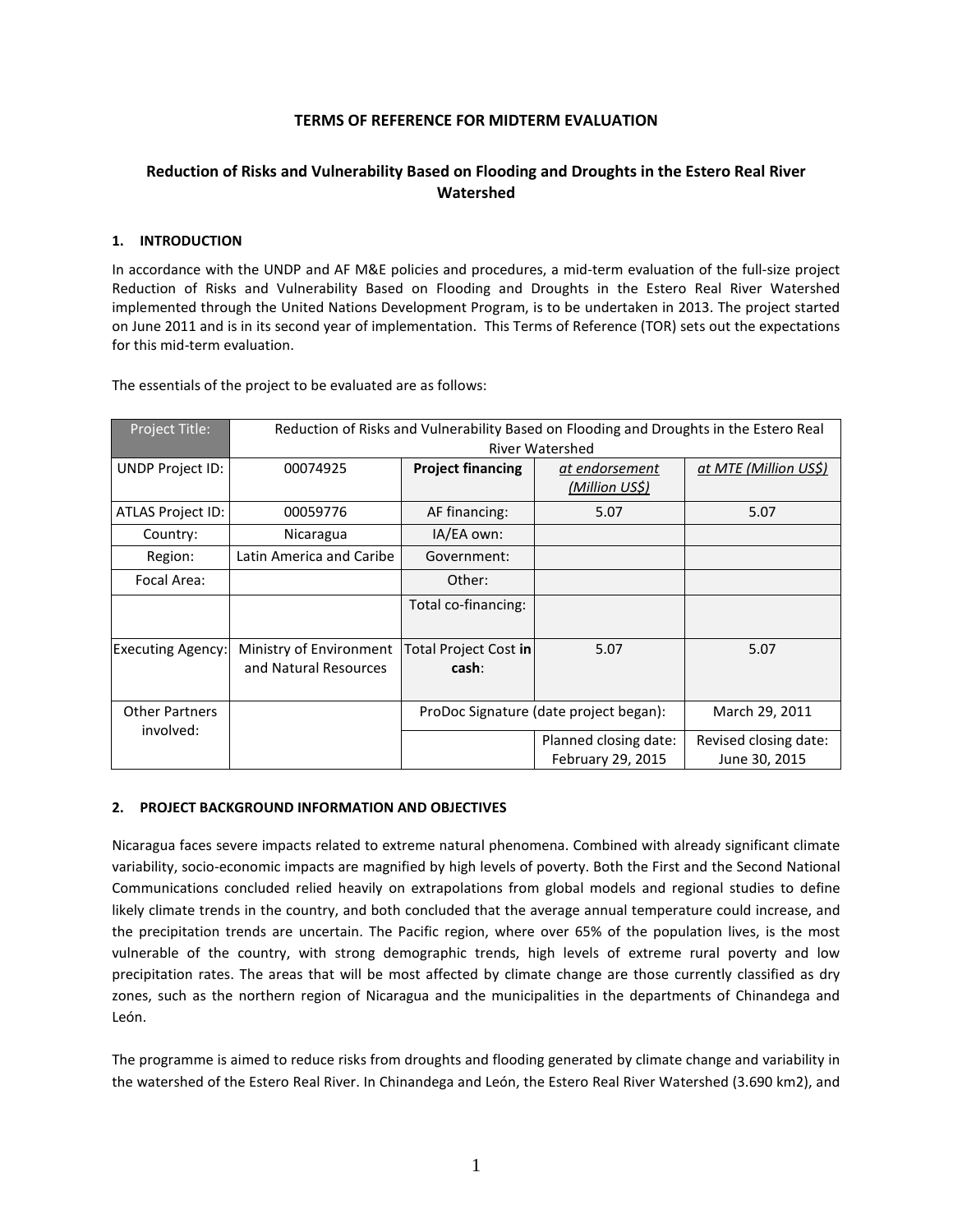in particular the sub watershed of the Villanueva River (1,550 km2)—also known as Rio Grande or Aquespalapa—is emblematic of the combined impacts of poor development models and strong climate variability.

The programme will rely upon a coordinated set of interventions designed to implement new public policies for addressing climate change by introducing agro-ecological practices and participatory watershed management in highly vulnerable rural communities. Through targeted investments in water retention, long-term farm planning, and institutional capacity building in local communities, municipalities and government agencies, the Programme will validate an adaptation scheme as a vehicle for implementation of the national climate change strategy.

| <b>Objective / Outcomes</b>                                                                                                             | <b>Indicators</b>                                                                                                                              | Target by end of project, relative to<br>the baseline of 2011 (unless<br>specified otherwise) |
|-----------------------------------------------------------------------------------------------------------------------------------------|------------------------------------------------------------------------------------------------------------------------------------------------|-----------------------------------------------------------------------------------------------|
| Objective: Reduce risks from<br>drought<br>and<br>flooding<br>generated by climate change<br>and variability in the watershed           | Number of farm families in the targeted<br>micro-watersheds with at least one<br>annual harvest (due to<br>adaptation<br>measures).            | 1005                                                                                          |
| of the Estero Real River.                                                                                                               | Number of farm families included in Sub-<br>Watershed management proposal.                                                                     | 7120                                                                                          |
| <b>Outcome</b><br>1:<br>Increased<br>availability of water for small<br>scale domestic and productive<br>uses and reduced risk of water | Percentage of farms in each micro-<br>watershed with access to irrigation by<br>means of hydraulic works built with<br>programme funds.        | 90% (65 families in Las Mercedes<br>and 20 families in Salale)                                |
| stress and drought.                                                                                                                     | Surface in hectare to increase under<br>irrigation.                                                                                            | 161.5 ha                                                                                      |
|                                                                                                                                         | Amount of water (Its/sec) conducted<br>through the infrastructure of community<br>irrigation systems.                                          | 50                                                                                            |
|                                                                                                                                         | Percentage of farmers in each micro-<br>watershed with water use rated as<br>satisfactory in relation to the relevant<br>technical guidelines. | 90% (at least 880 families with<br>water use rated as satisfactory)                           |
|                                                                                                                                         | Number of water harvest infrastructure<br>installed and working at the micro-<br>watershed level.                                              | 880 water harvest infrastructure                                                              |
| Outcome 2: Enhanced food<br>security<br>and<br>eco-systemic<br>resilience<br>through<br>agro-                                           | Percentage of farm families in each<br>micro-watershed implementing agro-<br>ecological farm transformation plans.                             | 80% families and 120 ha.                                                                      |
| ecological<br>practices<br>and<br>effective use of available water<br>in the eight targeted micro-<br>watersheds.                       | Number of farm families with agro-<br>ecological farm transformation plans.                                                                    | 1005 farm families with plans                                                                 |
|                                                                                                                                         | Number of farm families benefited with<br>housing and patio investments through<br>transformation<br>agro-ecological farm<br>plans.            | 1005 farm families                                                                            |
|                                                                                                                                         | Surface<br>in<br>under<br>hectares<br>agro-<br>ecological farm transformation plans.                                                           | 1120 has. with plans                                                                          |
|                                                                                                                                         | Increase in percentage of land in each<br>micro-watershed<br>with<br>vegetation<br>coverage.                                                   | 50% (at least 200 ha. of the water<br>system recharge areas and riparian<br>zones)            |

## **4 outcomes will contribute to this objective; the progress toward the objective and outcomes is measured through the following indicators:**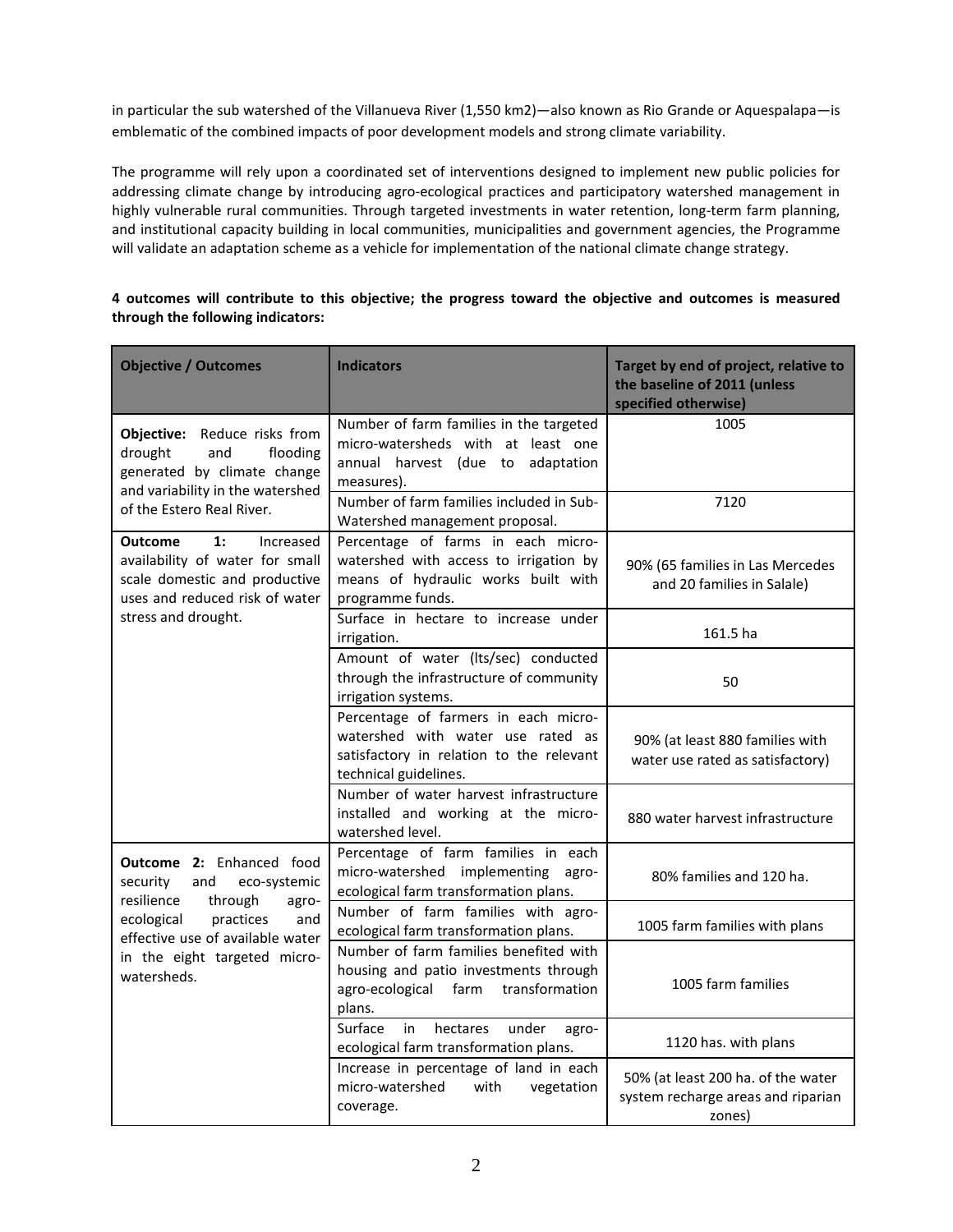|                                                                                                                                                                              | Surface in hectares of water system<br>recharge areas and riparian zones<br>protected.                                                                                                     | 400 ha.                                      |
|------------------------------------------------------------------------------------------------------------------------------------------------------------------------------|--------------------------------------------------------------------------------------------------------------------------------------------------------------------------------------------|----------------------------------------------|
| <b>Outcome</b><br>Capacity<br>3:<br>and<br>institutional development in<br>watersheds,<br>micro<br>municipalities and participant<br>institutions.                           | A validated and endorsed proposal by<br>three municipal governments for the<br>operation of a<br>Sub-Watershed<br>Committee for the Villanueva River<br>basin.                             | 1                                            |
|                                                                                                                                                                              | Municipalities in watershed with climate<br>change adaptation measures included<br>with their official plans and related<br>normative instruments.                                         | 9                                            |
| <b>Outcome 4: Monitoring and</b><br>continuous analysis of climate<br>conditions and changes in land<br>use, river basin and soil quality.<br>Disseminated<br>results<br>and | Hydrological studies and number of<br>informative bulletins to foster the<br>participative monitoring regarding<br>water quality and quantity, soil<br>conditions and changes in land use. | 8                                            |
| lessons learned about building<br>climate change resilience in<br>vulnerable rural communities.                                                                              | Lessons learnt in eight micro-watersheds<br>and the Villanueva River Sub-Watershed<br>available in SINIA, and other websites,<br>and disseminated through workshops.                       | 4 annual reports and 12 quarterly<br>reports |

## **3. OBJECTIVES OF THIS MID-TERM EVALUATION (MTE)**

The objective of the MTE is to provide an independent analysis of the progress of the project so far. The MTE will identify potential project design problems, evaluate progress towards the achievement of the project objective, identify and document lessons learned (including lessons that might improve design and implementation of other UNDP-GEF supported AF projects), and make recommendations regarding specific actions that should be taken to improve the project. The MTE will evaluate early signs of project success or failure and identify the necessary changes to be made. The project performance will be measured based on the indicators of the project's logical framework (see Annex 1).

The MTE must provide evidence based information that is credible, reliable and useful. The evaluator is expected to follow a participatory and consultative approach ensuring close engagement with government counterparts, UNDP Country Office, project team, UNDP-GEF Technical Adviser based in the region and key stakeholders. The evaluator is expected to conduct field missions to El Sauce, Achuapa and Villanueva, including the following project sites: Mercedes Centro, Cooperativa, El Borbollón, Salale, La Montaña, La Montañita, Ojochal, Campamento, Petaquilla, San Antonio 2, Varela, El Pajarito, El Guanacaste, Las Brisas, Las Lajas, El Lagartillo, El Waylo, El Rodeíto, San Nicolás, Los Genízaros, Las Brisas, El Tule, Los Chupaderos y Las Pilas. Specific sites to be visited by Evaluator will be agreed with Project Team and UNDP.

Interviews will be held with the following organizations and individuals at a minimum:

- 1. UNDP staff who have project responsibilities;
- 2. Executing agencies
- 3. The Chair of Project Board
- 4. The NPD and ANPD
- 5. Project stakeholders, to be determined at the inception meeting; including academia, local government and CBOs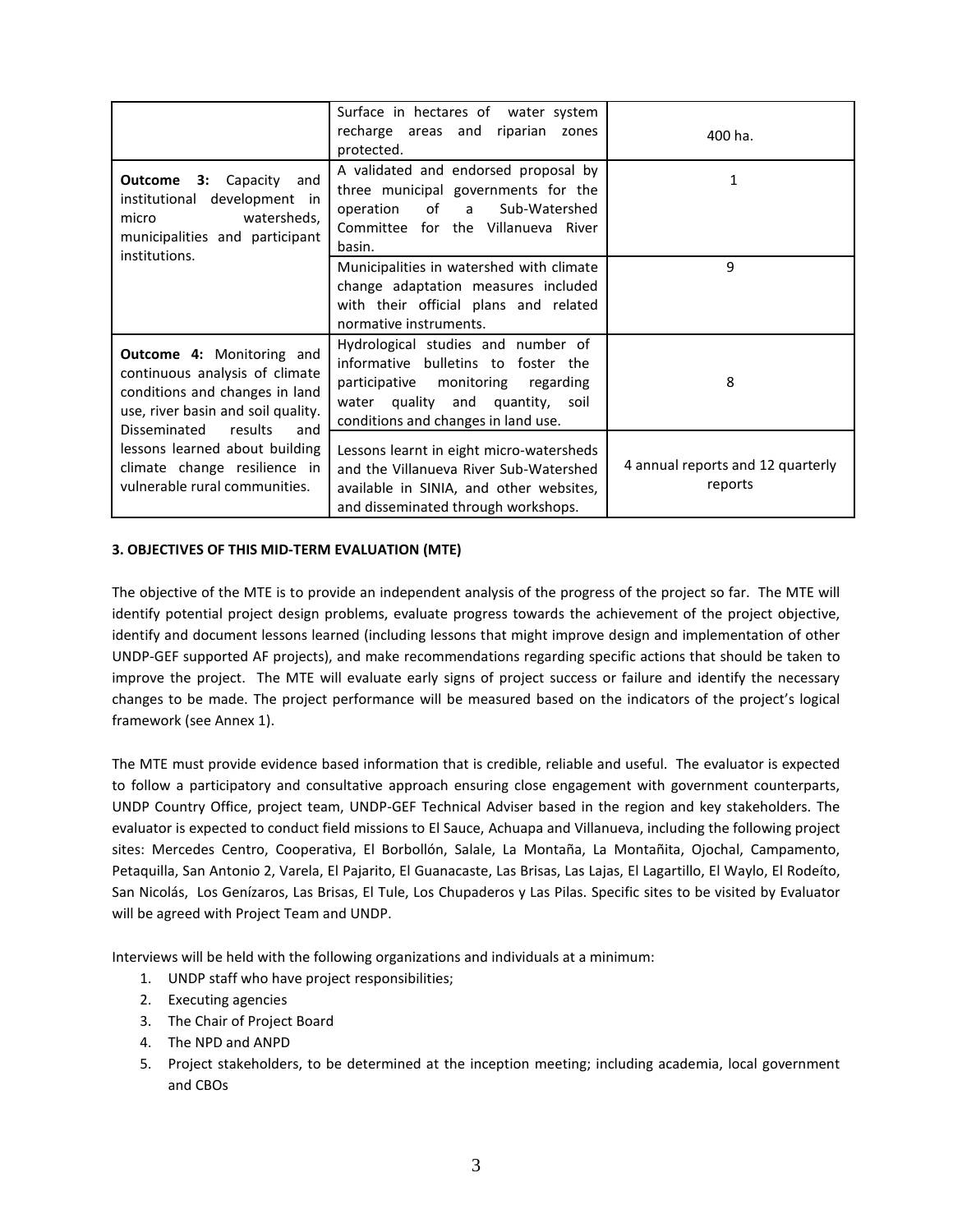The consultant will evaluate all relevant sources of information, such as the project document, project reports – including Annual PPRs, AF Tracking Tools, project budget revisions, progress reports, project files, national strategic and legal documents, and any other materials that the evaluator considers useful for this evidence-based evaluation. A list of documents that the project team and UNDP Country Office will provide to the evaluator for review is included in Annex 2 of this Terms of Reference.

# **4. SCOPE OF THE MTE**

The evaluator will evaluate the following three categories of project progress. For each category, the evaluator is required to rate overall progress using a six-point rating scale outlined in Annex 3.

# **4. 1 Progress towards Results**

Project design:

- Evaluate the problem addressed by the project and the underlying assumptions. Evaluate the effect of any incorrect assumptions made by the project. Identify new assumptions.
- Evaluate the relevance of the project strategy (and theory of change) and whether it provides the most effective route towards expected/intended results.
- Evaluate how the project addresses country priorities.
- Evaluate the baseline data included in the project results framework and suggest revisions as necessary.

## Progress:

- Evaluate the outputs and progress toward outcomes achieved so far and the contribution to attaining the overall objective of the project.
- Examine if progress so far has led to, or could in the future catalyze, beneficial development effects (i.e. income generation, gender equality and women's empowerment, improved governance etc...) that should be included in the project results framework and monitored on an annual basis. Suggest measures to improve the project's development impact, including gender equality and women's empowerment.
- Examine whether progress so far has led to, or could in the future lead to, potentially adverse environmental and/or social impacts/risks that could threaten the sustainability of the project outcomes. Are these risks being managed, mitigated, minimized or offset? Suggest mitigation measures as needed.
- Evaluate the extent to which the implementation of the project has been inclusive of relevant stakeholders and to which it has been able to create collaboration between different partners, and how the different needs of male and female stakeholders has been considered. Identify opportunities for stronger substantive partnerships.

## **4. 2 Adaptive management**

## Work Planning

- a) Are work planning processes result-based? If not, suggest ways to re-orientate work planning to focus on results.
- b) Examine the use of the project document logical/results framework as a management tool and evaluate any changes made to it since project start. Ensure any revisions meet UNDP-GEF requirements and evaluate the impact of the revised approach on project management.

Finance and co-finance:

- a) Consider the financial management of the project, with specific reference to the cost-effectiveness of interventions.
- b) Complete the co-financing monitoring table (see Annex 4).
- c) Evaluate the changes to fund allocations as a result of budget revisions and the appropriateness and relevance of such revisions.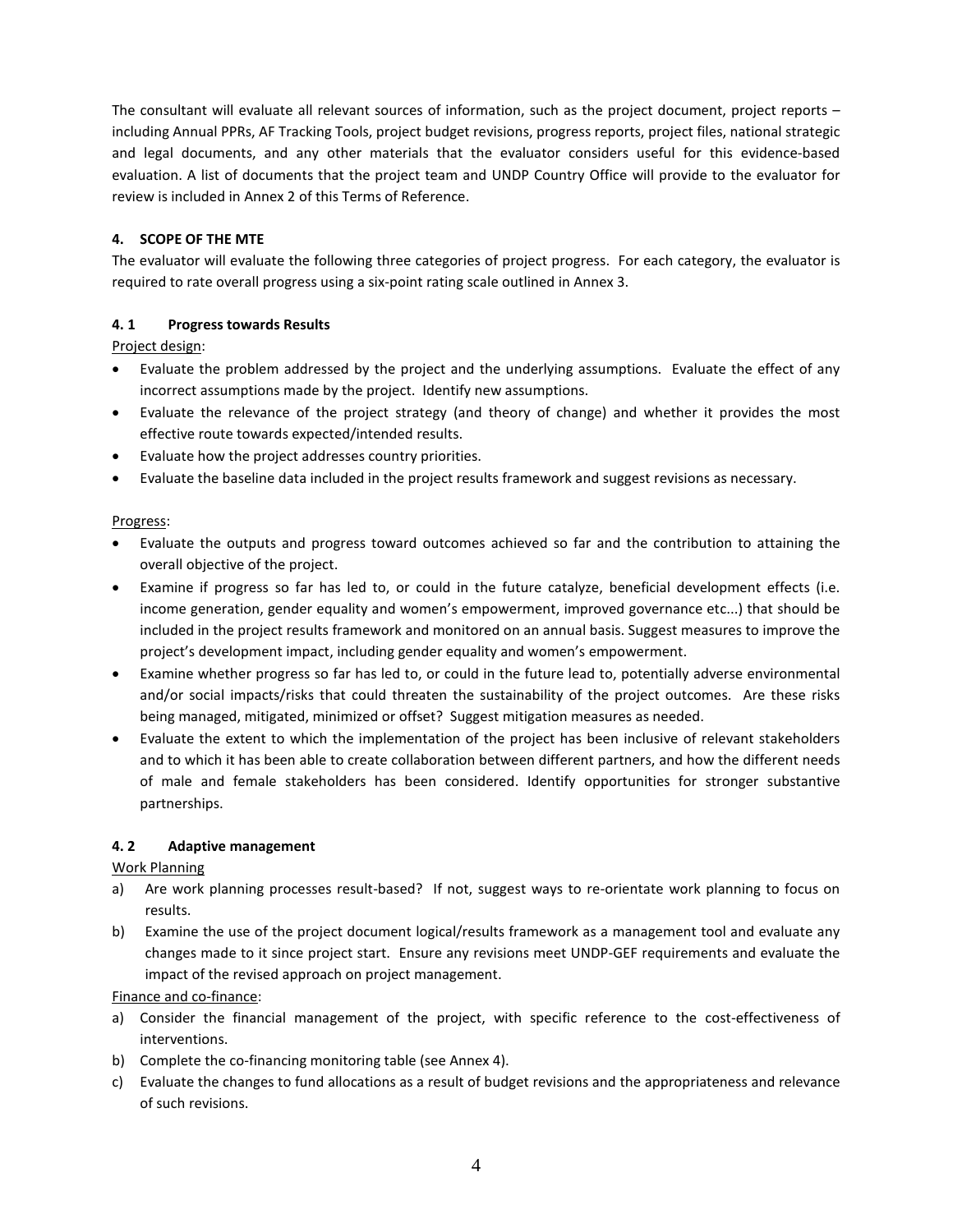### Monitoring Systems.

- a) Evaluate the monitoring tools currently being used: Do they provide the necessary information? Do they involve key partners? Do they use existing information? Are they efficient? Are they cost-effective? Are additional tools required?
- b) Ensure that the monitoring system, including performance indicators meet UNDP-GEF minimum requirements. Develop SMART indicators as necessary.
- c) Ensure broader development and gender aspects of the project are being monitored effectively. Develop and recommend SMART indicators, including sex-disaggregated indicators as necessary.
- d) Examine the financial management of the project monitoring and evaluation budget. Are sufficient resources being allocated to M&E? Are these resources being allocated effectively?

#### Risk Management

- a) Validate whether the risks identified in the project document, PPRs and the ATLAS Risk Management Module are the most important and whether the risk ratings applied are appropriate and up to date. If not, explain why. Give particular attention to critical risks.
- b) Describe any additional risks identified and suggest risk ratings and possible risk management strategies to be adopted.

#### Reporting

- a) Evaluate how adaptive management changes have been reported by the project management, and shared with the Project Board.
- b) Evaluate how lessons derived from the adaptive management process have been documented, shared with key partners and internalized by partners.

## **4. 3 Management arrangements**

- a) Evaluate overall effectiveness of project management as outlined in the project document. Have changes been made and are they effective? Are responsibilities and reporting lines clear? Is decision-making transparent and undertaken in a timely manner? Recommend areas for improvement.
- b) Evaluate the quality of execution of the project Implementing Partners and recommend areas for improvement.
- c) Evaluate the quality of support provided by UNDP and recommend areas for improvement.

| <b>Deliverable</b>       | Content                                                                       | <b>Timing</b>                                                             | <b>Responsibilities</b>                             |  |  |
|--------------------------|-------------------------------------------------------------------------------|---------------------------------------------------------------------------|-----------------------------------------------------|--|--|
| Inception<br>Report      | Evaluator clarifies timing and method<br>of evaluation.<br>Written in Spanish | than<br>2 weeks<br>No.<br>later<br>before<br>the<br>evaluation<br>mission | Evaluator<br>submits<br>to<br><b>UNDP Nicaragua</b> |  |  |
| Presentation             | Initial Findings<br>Written in Spanish                                        | End of evaluation mission                                                 | To project management<br>and UNDP Nicaragua         |  |  |
| Draft<br>Final<br>Report | Full report (as template in annex 5)<br>with annexes<br>Written in Spanish    | Within<br>of the<br>-3<br>weeks<br>evaluation mission                     | Sent to UNDP<br>reviewed<br>by RTA, $PCU, $         |  |  |

#### *5. MID TERM EVALUATION DELIVERABLES*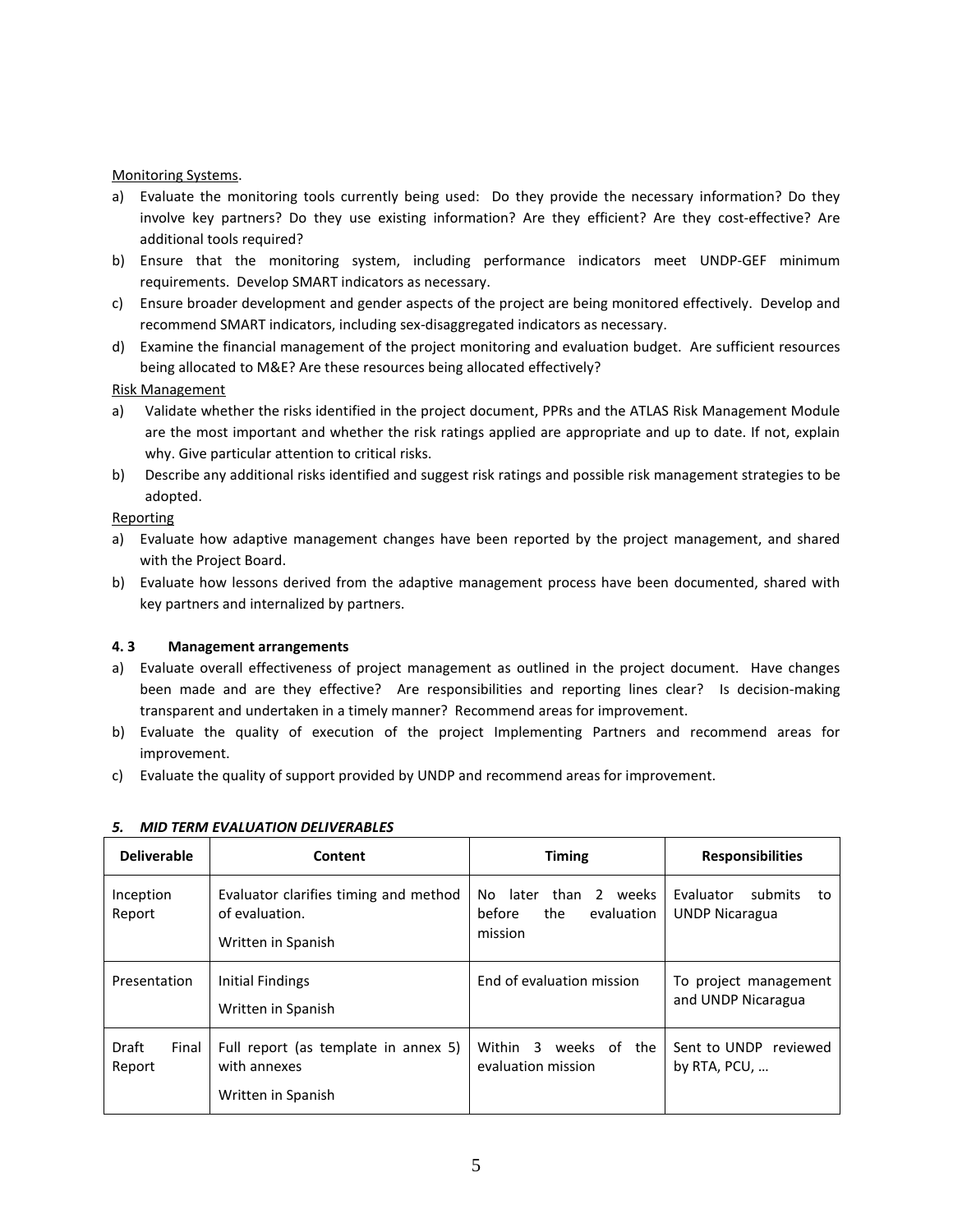| <b>Deliverable</b>  | Content                                                                                                                                                                                                                                        | <b>Timing</b> | <b>Responsibilities</b> |
|---------------------|------------------------------------------------------------------------------------------------------------------------------------------------------------------------------------------------------------------------------------------------|---------------|-------------------------|
| <b>Final Report</b> | report with audit trail Within 1 week of receiving<br>Revised<br>detailing how all received comment   UNDP comments on draft<br>have (and have not) been addressed<br>in the final evaluation report).<br>Written both, in English and Spanish |               | Sent to Nicaragua       |

# *6. IMPLEMENTATION ARRANGEMENTS*

The principal responsibility for managing this evaluation resides with the UNDP Country Office (UNDP CO) in Managua, Nicaragua; the UNDP CO will contract the consultants. The project team will be responsible for liaising with the evaluator to set up stakeholder interviews, arrange field visits with missions to El Sauce, Achuapa and Villanueva.

# *7. TIMEFRAME*

The total duration of the evaluation will be 4 weeks, according to the following plan:

| <b>Activity</b>                   | <b>Timeframe</b>  |
|-----------------------------------|-------------------|
| Preparation                       | (5 working days)  |
| Evaluation mission and debriefing | (10 working days) |
| Draft evaluation report           | (5 working days)  |
| Finalisation of final report      | (5 working days)  |

# **8. EVALUATOR**

One independent evaluator will perform the evaluation. The consultant will not have participated in the project preparation and/or implementation and should not have conflict of interest with project related activities. The evaluator should have prior experience in reviewing or evaluating similar projects. Experience with AF financed projects is an advantage.

The selection of consultants will be aimed at maximizing the overall qualities in the following areas:

- At least 5 experiences with result-based management evaluation methodologies;
- At least 5 experiences applying SMART indicators and reconstructing or validating baseline scenarios;
- At least 5 experiences of work in Latin America region.
- Competence in Adaptive Management, as applied to conservation or natural resource management;
- Demonstrable analytical skills;
- Work experience in relevant technical areas for at least 10 years (sustainable management of natural resources and/or productive systems);
- Excellent Spanish communication skills (written and spoken);
- Project evaluation/review experiences within United Nations System and/or Adaptation Fund will be considered an asset;

## **9. PAYMENT MODALITIES AND SPECIFICATIONS**

| %   | <b>Milestone</b>                                        |
|-----|---------------------------------------------------------|
| 15  | Upon approval of inception report                       |
| 35  | Upon approval of $1st$ draft mid-term evaluation report |
| -50 | Upon approval of final mid-term evaluation report       |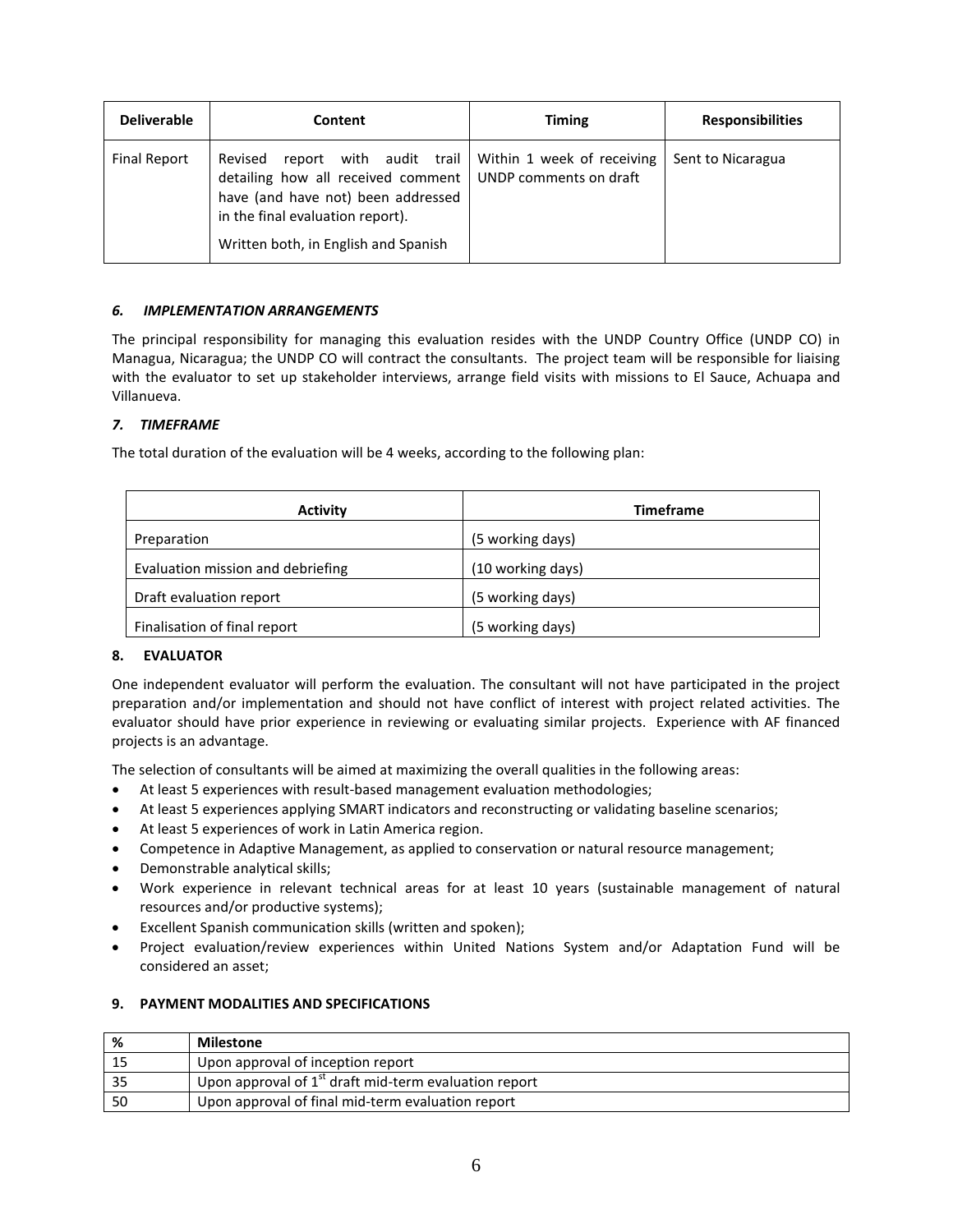# <span id="page-6-1"></span><span id="page-6-0"></span>**Annex 1: Project logframe**

 $\overline{a}$ 

| Objective: Reduce risks from drought and flooding generated by climate change and variability in the watershed of the Estero Real River |                                                                                                                                                |                 |                                                                              |                                                  |                                                                          |                                            |                                                                        |                                  |                                            |
|-----------------------------------------------------------------------------------------------------------------------------------------|------------------------------------------------------------------------------------------------------------------------------------------------|-----------------|------------------------------------------------------------------------------|--------------------------------------------------|--------------------------------------------------------------------------|--------------------------------------------|------------------------------------------------------------------------|----------------------------------|--------------------------------------------|
|                                                                                                                                         | Indicators                                                                                                                                     | <b>Baseline</b> | Final<br>Programme<br>Goals                                                  | <b>Current level</b><br>according to<br>last PIR | <b>Expected goal for mid-</b><br>2013 (to be achieved for<br>PIR period) | <b>Expected goal at</b><br>the end of 2013 | <b>Total budget</b><br>assigned in<br><b>PRODOC</b> for<br>the outcome | Programmed<br>budget for<br>2013 | Total<br>budget<br>disbursed<br>up to date |
| <b>Programme Objective</b><br>risks<br>Reduce                                                                                           | Number of farm families in the<br>from targeted micro-watersheds with at<br>drought and flooding least one annual harvest.                     | 400             | $1005^{1}$                                                                   | 562                                              | 925                                                                      | 1005                                       |                                                                        |                                  |                                            |
| generated by climate<br><b>Estero Real River</b>                                                                                        | change and variability in Number of farm families included in<br>the watershed of the Sub-Watershed management<br>proposal.                    | 0               | $7120^2$                                                                     |                                                  | 7174                                                                     | 3560                                       | 5,070,000                                                              | 1,735,205                        | 1,904,467                                  |
| <b>Outcome 1</b><br>Increased availability of<br>water for small scale<br>domestic and<br>productive uses and                           | Percentage of farms in each micro-<br>watershed with access to irrigation<br>by means of hydraulic works built<br>with programme funds.        | 0%              | 90% (65<br>families in Las<br>Mercedes and<br>20 families in<br>Salales)     | 80% (68<br>families in<br>Las<br>Mercedes)       | 137.64% (85 families en<br>Las Mercedes and 32<br>families in Salales)   | (137.64%)100                               |                                                                        |                                  |                                            |
| reduced risk of water<br>stress and drought.                                                                                            | Surface in hectare to increase under<br>irrigation                                                                                             | 67.55 ha        | 161.5 ha                                                                     | 130                                              | 170                                                                      | 170                                        |                                                                        |                                  |                                            |
|                                                                                                                                         | Amount of water (Its/sec) conducted<br>through the infrastructure of<br>community irrigation systems.                                          | 0 lts/sec       | 50                                                                           | 25                                               | 60                                                                       | 60                                         |                                                                        |                                  |                                            |
|                                                                                                                                         | Percentage of farmers in each micro-<br>watershed with water use rated as<br>satisfactory in relation to the<br>relevant technical guidelines. | $5%$ *          | 90% (at least<br>880 families<br>with water use<br>rated as<br>satisfactory) | 23%                                              | 33%                                                                      | 68.41%                                     | 2,480,000                                                              | 725,705                          | 753,071                                    |
|                                                                                                                                         | Number of water harvest<br>infrastructure installed and working<br>at the micro-watershed level.                                               |                 | 880 water<br>harvest<br>infrastructure                                       | 200                                              | 293                                                                      | 602                                        |                                                                        |                                  |                                            |

<sup>&</sup>lt;sup>1</sup> Exact number of farm families currently living in targeted micro-watersheds to be confirmed at project start-up.

<sup>&</sup>lt;sup>2</sup> Exact number of farm families currently living in Villanueva River Sub-watershed to be confirmed during year one of the project.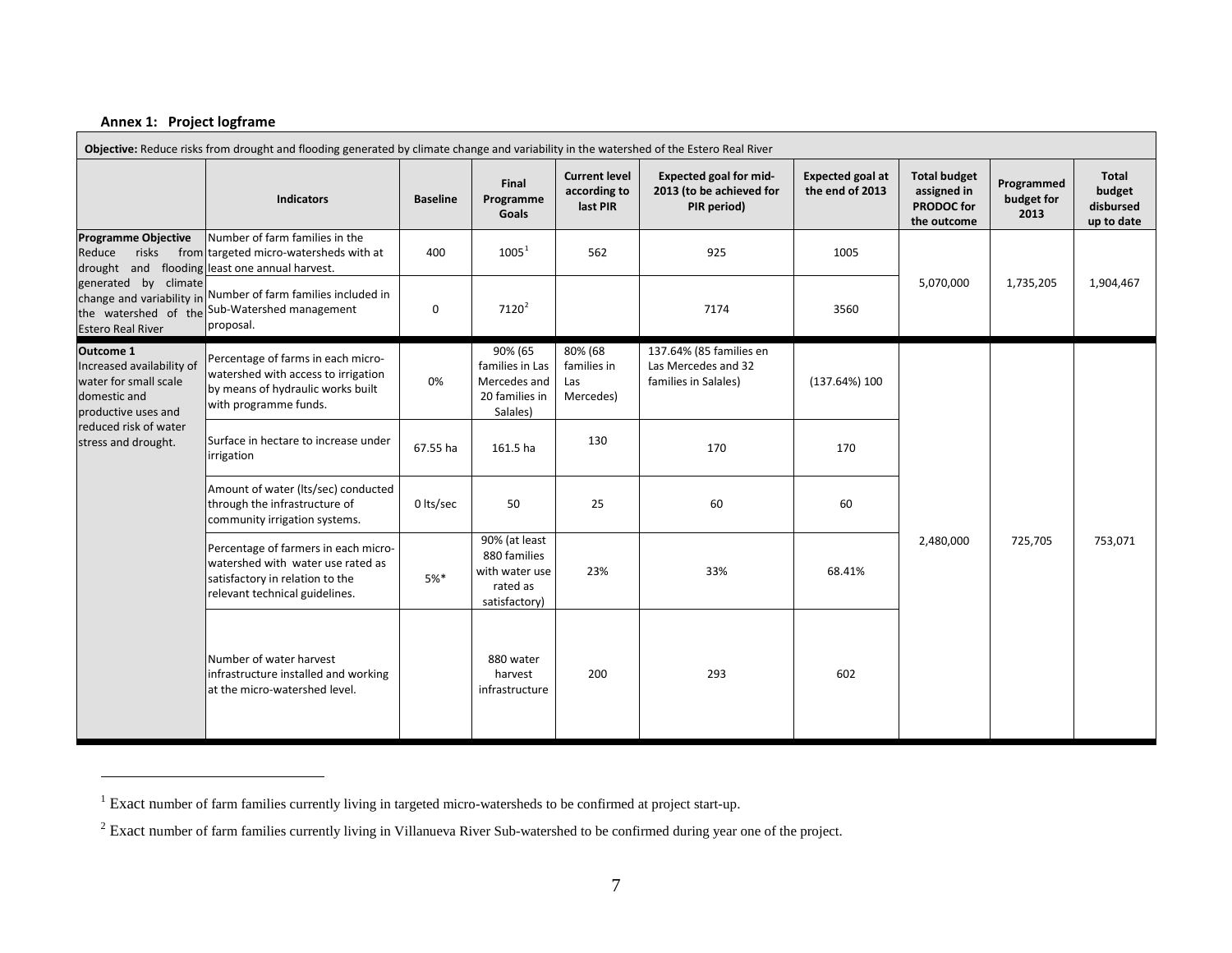|                                                                                            | Percentage of farm families in each<br>micro-watershed implementing agro-<br>ecological farm transformation plans.                                                                                                  | $5%$ *      | 80% families<br>and 120 ha.                                                                 | 56%                                                                      | 92%                                                           | 100%                                                                                  |           |         |         |
|--------------------------------------------------------------------------------------------|---------------------------------------------------------------------------------------------------------------------------------------------------------------------------------------------------------------------|-------------|---------------------------------------------------------------------------------------------|--------------------------------------------------------------------------|---------------------------------------------------------------|---------------------------------------------------------------------------------------|-----------|---------|---------|
|                                                                                            | Number of farm families with agro-<br>ecological farm transformation plans                                                                                                                                          | 0           | 1005 farm<br>families with<br>plans                                                         | 562                                                                      | 925                                                           | 1005                                                                                  |           |         |         |
| <b>Outcome 2</b><br>Enhanced food security<br>and<br>eco-systemic                          | Number of farm families benefited<br>with housing and patio investments<br>through<br>agro-ecological<br>farm<br>transformation plans.                                                                              | $\mathbf 0$ | 1005                                                                                        | 45                                                                       | 0                                                             | 679                                                                                   |           |         |         |
| resilience through agro-<br>effective<br>use                                               | ecological practices and Surface in hectares under agro-<br>of ecological farm transformation plans                                                                                                                 | $\mathbf 0$ | 1120 has. with<br>plans                                                                     | 562                                                                      | 1890                                                          | 1120                                                                                  | 1,300,000 | 582,991 | 651,776 |
| available water in the<br>eight targeted micro-<br>watersheds.                             | Increase in percentage of land in<br>micro-watershed<br>with<br>each<br>vegetation coverage.                                                                                                                        | 25%*        | 50% (at least<br>200 ha. of the<br>water system<br>recharge areas<br>and riparian<br>zones) | 50%                                                                      | 75%                                                           | 100%                                                                                  |           |         |         |
|                                                                                            | Surface in hectares of water system<br>recharge areas and riparian zones<br>protected                                                                                                                               |             | 400 ha.                                                                                     | 200                                                                      | 300                                                           | 400                                                                                   |           |         |         |
| Outcome 3<br>Capacity<br>and<br>institutional                                              | A validated and endorsed proposal<br>by three municipal governments for<br>the operation of a Sub-Watershed<br>Committee for the Villanueva River<br>basin.                                                         | 0           | $\mathbf{1}$                                                                                | $\mathbf 0$                                                              | $\mathbf 0$                                                   | $\mathbf 0$                                                                           | 440,000   | 25,604  | 27,888  |
| development in micro-<br>watersheds,<br>municipalities<br>participant institutions.        | Municipalities in watershed with<br>and climate change adaptation measures<br>included with their official plans and<br>related normative instruments.                                                              | 0           | 9                                                                                           | 3                                                                        | 3                                                             | 3                                                                                     |           |         |         |
| <b>Outcome 4</b><br>Monitoring<br>$\circ$<br>continuous analysis<br>climate conditions and | Hydrological studies and number of<br>informative bulletins to foster the<br>and participative monitoring regarding<br>water quality and quantity, soil<br>conditions and changes in land use.                      | 0           | 8                                                                                           | 0                                                                        | $\pmb{0}$                                                     | $\mathbf 0$                                                                           |           |         |         |
| changes in land<br>river basin and soil<br>quality.<br>and<br>results<br>lessons and       | use, Lessons learnt in eight micro-<br>watersheds and the Villanueva River<br>Disseminated Sub-Watershed available in SINIA,<br>other<br>websites,<br>and<br>learned about building disseminated through workshops. | $\mathbf 0$ | 4 annual<br>reports and 12<br>quarterly<br>reports                                          | Finalizing the<br>design of<br>Web Page<br>MARENA-<br><b>ESTERO REAL</b> | Web pages online and with<br>continuous feed per<br>component | Continuous feed<br>of web pages<br>with 1 annual<br>report and 4<br>quarterly reports | 450,000   | 169,364 | 126,053 |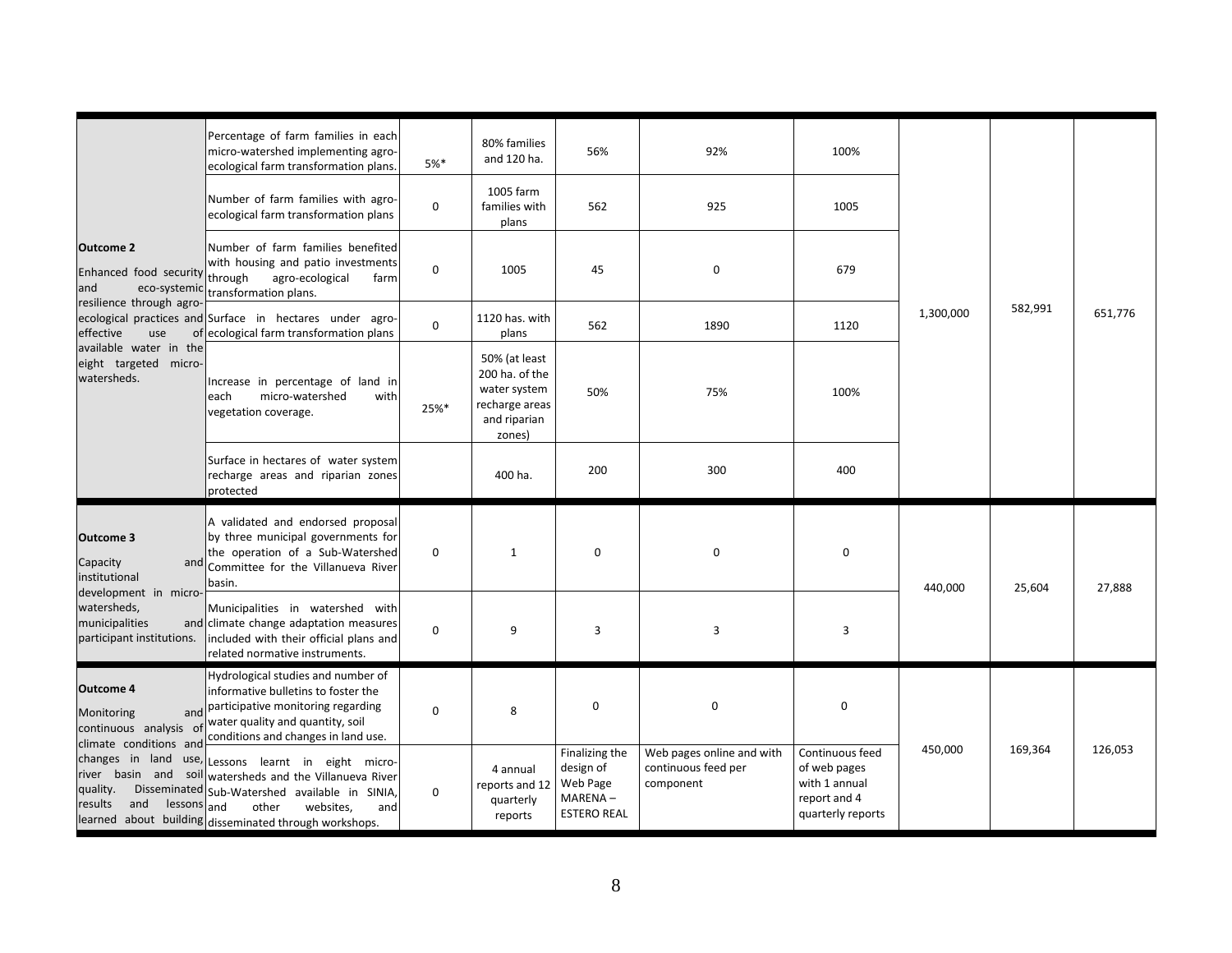| climate<br>change        | Program |  |  |  |
|--------------------------|---------|--|--|--|
| resilience in vulnerable |         |  |  |  |
| rural communities.       |         |  |  |  |
|                          |         |  |  |  |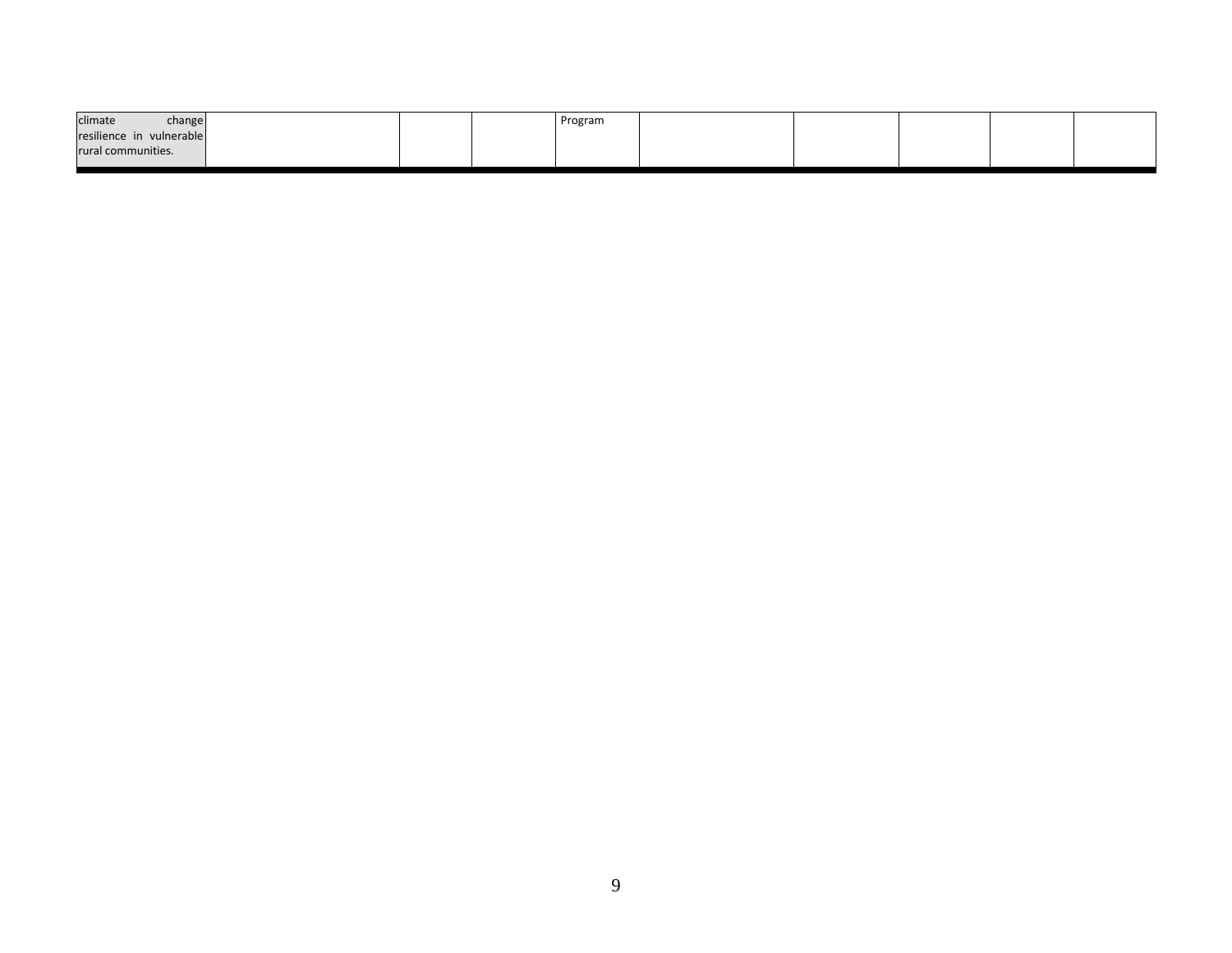#### **Annex 2: List of Documents**

- 1. Project Document
- 2. Logical Framework adaptive management
- 3. AF Project Performance Reports (PPRs) & AF Tracking Tool
- 4. Quarterly progress reports and work plans of the various implementation task teams
- 5. Audit reports
- 6. M & E Operational Guidelines, all monitoring reports prepared by the project; and
- 7. Financial and Administration guidelines.

The following documents will also be available:

- 8. Project operational guidelines, manuals and systems
- 9. Minutes of the Project Board Meetings
- 10. Maps
- 11. The AF Operations guidelines
- 12. UNDP Monitoring and Evaluation Frameworks
- 13. Draft of the National Human Development Plan 2008-2012
- 14. Nicaragua Environmental Policy and Action Plan 2007
- 15. United Nations Development Action Framework (UNDAF) for Nicaragua 2008-2012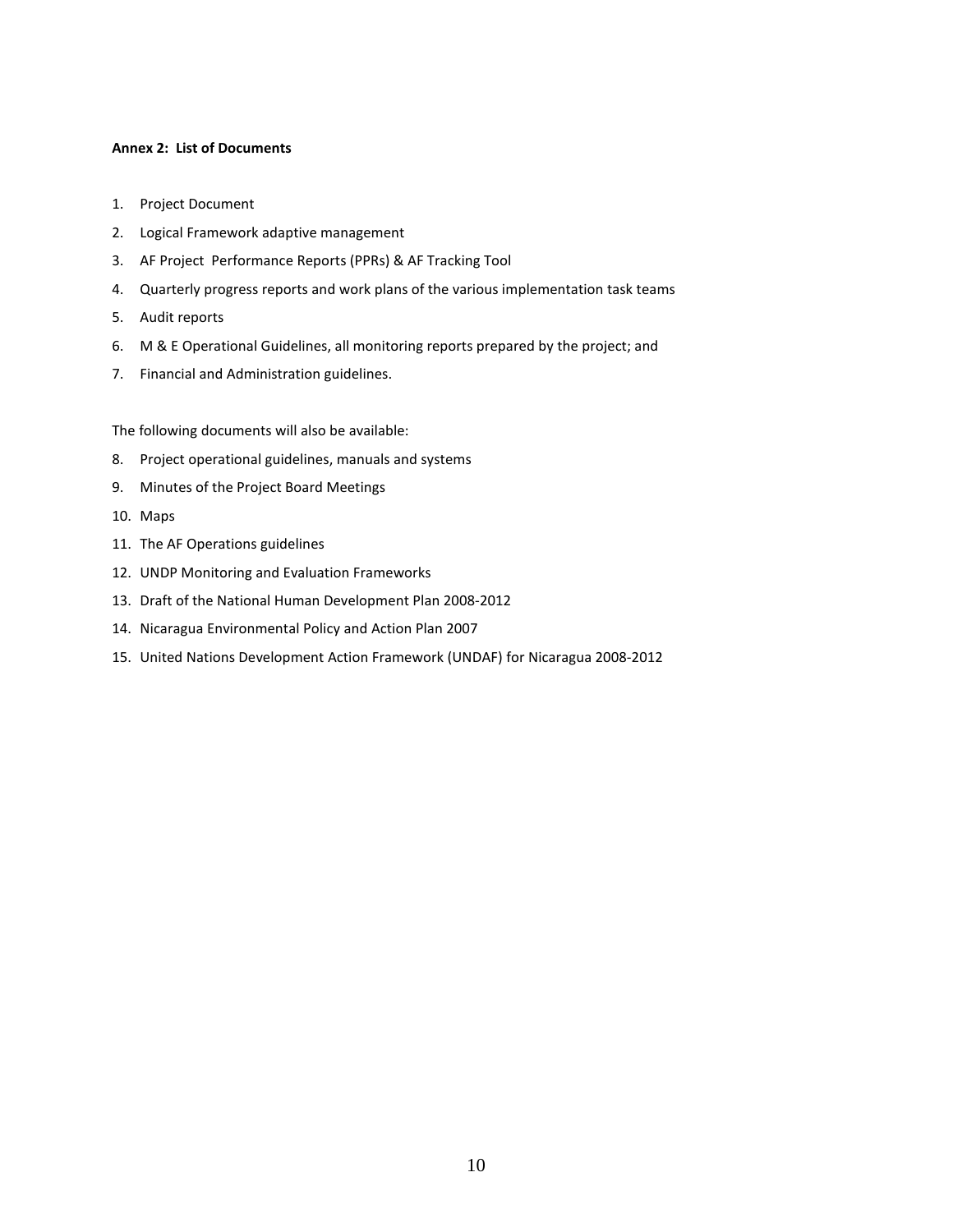# **Annex 3: Mid-term Evaluation Rating Scale**

# **Progress towards results: use the following rating scale**

| <b>Highly</b>                          | Project is expected to achieve or exceed all its major global environmental objectives, and yield                                                                                                                                                                                                |
|----------------------------------------|--------------------------------------------------------------------------------------------------------------------------------------------------------------------------------------------------------------------------------------------------------------------------------------------------|
| Satisfactory                           | substantial global environmental benefits, without major shortcomings. The project can be presented                                                                                                                                                                                              |
| (HS)                                   | as "good practice".                                                                                                                                                                                                                                                                              |
| Satisfactory (S)                       | Project is expected to achieve most of its major global environmental objectives, and yield satisfactory<br>global environmental benefits, with only minor shortcomings.                                                                                                                         |
| <b>Moderately</b><br>Satisfactory (MS) | Project is expected to achieve most of its major relevant objectives but with either significant<br>shortcomings or modest overall relevance. Project is expected not to achieve some of its major global<br>environmental objectives or yield some of the expected global environment benefits. |
| <b>Moderately</b>                      | Project is expected to achieve its major global environmental objectives with major shortcomings or is                                                                                                                                                                                           |
| Unsatisfactory (MU)                    | expected to achieve only some of its major global environmental objectives.                                                                                                                                                                                                                      |
| Unsatisfactory (U)                     | Project is expected not to achieve most of its major global environment objectives or to yield any<br>satisfactory global environmental benefits.                                                                                                                                                |
| <b>Highly</b>                          | The project has failed to achieve, and is not expected to achieve, any of its major global environment                                                                                                                                                                                           |
| Unsatisfactory (U)                     | objectives with no worthwhile benefits.                                                                                                                                                                                                                                                          |

# **Adaptive management AND Management Arrangements: use the following rating scale**

| <b>Highly</b><br>Satisfactory<br>(HS)    | The project has no shortcomings and can be presented as "good practice". |
|------------------------------------------|--------------------------------------------------------------------------|
| Satisfactory (S)                         | The project has minor shortcomings.                                      |
| <b>Moderately</b><br>Satisfactory (MS)   | The project has moderate shortcomings.                                   |
| <b>Moderately</b><br>Unsatisfactory (MU) | The project has significant shortcomings.                                |
| Unsatisfactory (U)                       | The project has major shortcomings.                                      |
| <b>Highly</b><br>Unsatisfactory (HU)     | The project has severe shortcomings.                                     |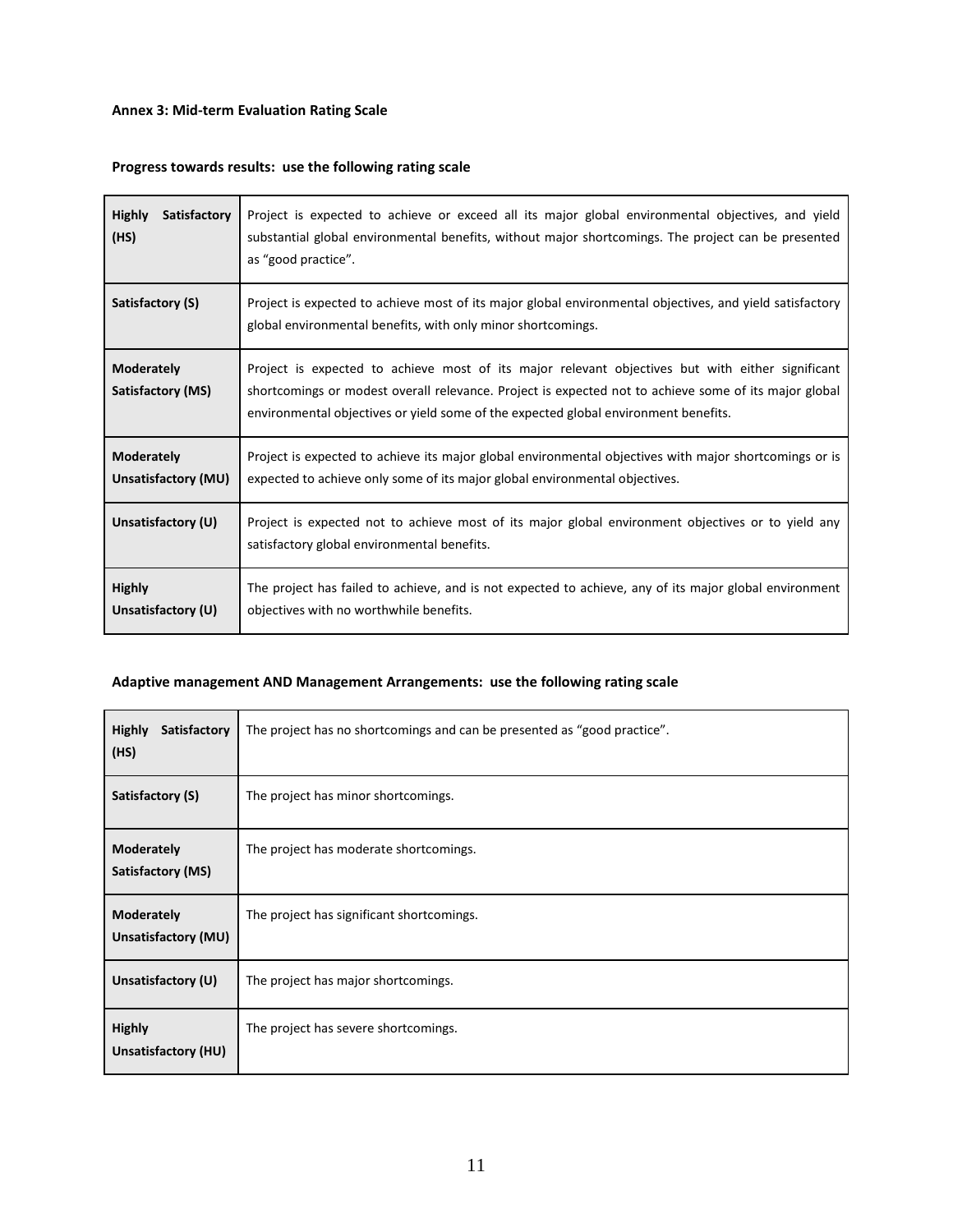## **Annex 4: Co-financing table**

| Sources of Co-<br>financing <sup>3</sup> | Name of Co-<br>financer | Type of Co-<br>financing <sup>4</sup> | Amount Confirmed<br>at CEO<br>endorsement /<br>approval | <b>Actual Amount</b><br>Materialized at<br>Midterm | <b>Actual Amount</b><br>Materialized at<br>Closing |
|------------------------------------------|-------------------------|---------------------------------------|---------------------------------------------------------|----------------------------------------------------|----------------------------------------------------|
|                                          |                         |                                       |                                                         |                                                    |                                                    |
|                                          |                         |                                       |                                                         |                                                    |                                                    |
|                                          |                         |                                       |                                                         |                                                    |                                                    |
|                                          |                         |                                       |                                                         |                                                    |                                                    |
|                                          |                         |                                       |                                                         |                                                    |                                                    |
|                                          |                         |                                       |                                                         |                                                    |                                                    |
|                                          |                         |                                       |                                                         |                                                    |                                                    |
|                                          |                         |                                       |                                                         |                                                    |                                                    |
|                                          |                         |                                       |                                                         |                                                    |                                                    |
|                                          |                         | <b>TOTAL</b>                          |                                                         |                                                    |                                                    |

Explain "Other Sources of Co-financing":

 $\overline{a}$ 

<span id="page-11-0"></span><sup>&</sup>lt;sup>3</sup> Sources of Co-financing may include: Bilateral Aid Agency(ies), Foundation, GEF Agency, Local Government, National Government, Civil Society Organization, Other Multi-lateral Agency(ies), Private Sector, Other

<span id="page-11-1"></span><sup>4</sup> Type of Co-financing may include: Grant, Soft Loan, Hard Loan, Guarantee, In-Kind, Other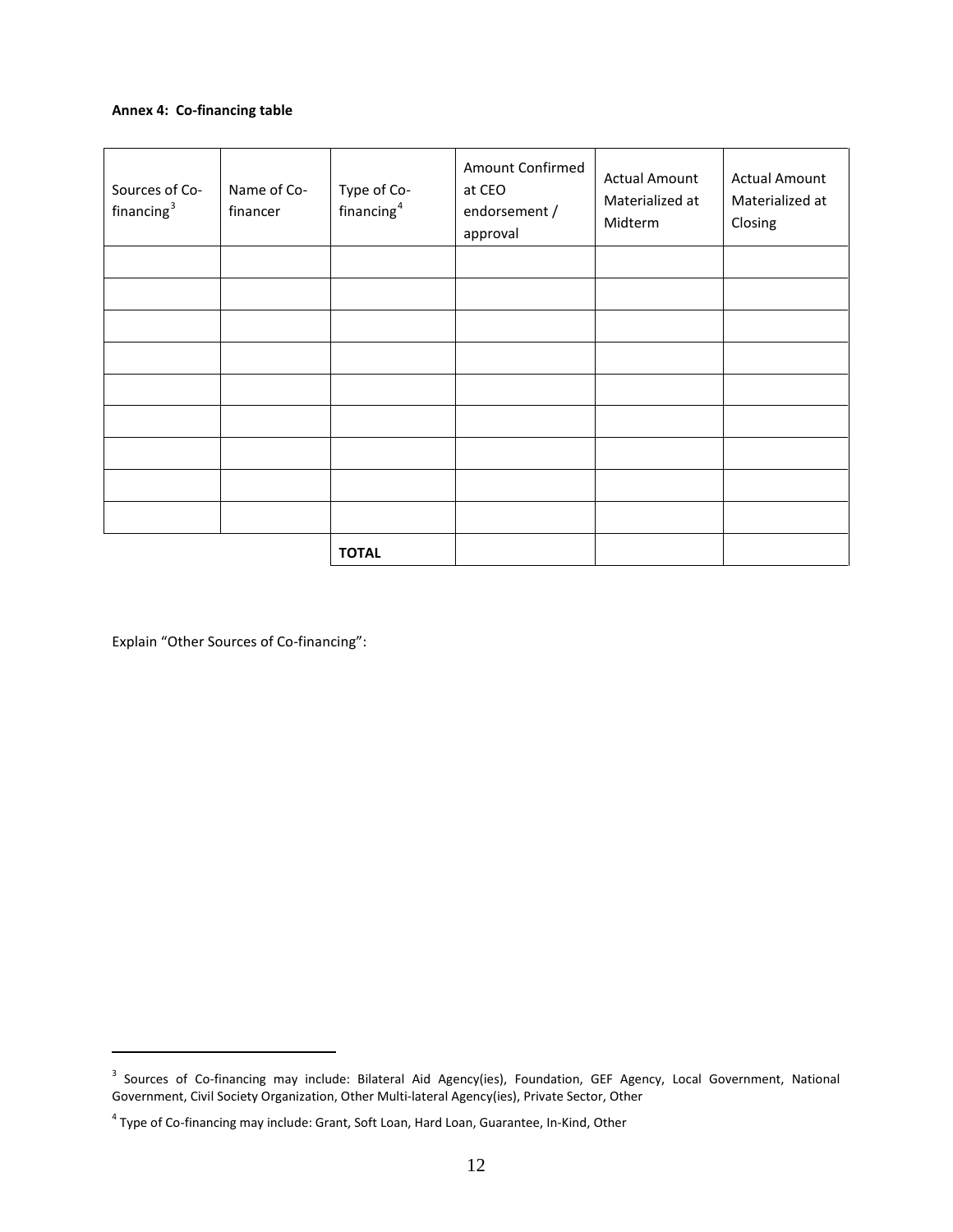### **Annex 5: Table of Contents for the Mid-term Evaluation Report**

- **i.** Opening page:
	- Title of UNDP supported AF financed project
	- UNDP and AF project ID#s.
	- Evaluation time frame and date of evaluation report
	- Region and countries included in the project
	- Implementing Partner and other project partners
	- Evaluator
	- Acknowledgements
- **ii.** Executive Summary
	- Project Summary Table
	- Project Description (brief)
	- Evaluation Rating Table
	- Summary of conclusions, recommendations and lessons
- **iii.** Acronyms and Abbreviations
- **1.** Introduction
	- Purpose of the evaluation
	- Scope & Methodology
	- Structure of the evaluation report
- **2.** Project description and development context
	- Project start and duration
	- Problems that the project sought to address
	- Immediate and development objectives of the project
	- Baseline Indicators established
	- Main stakeholders
	- Expected Results

## **3.** Findings

- **3.1** Progress toward Results:<br>**•** Project Design
	- Project Design
	- **Progress**
	-
- **3.2** Adaptive Management:<br>**a.2** Mork planning • Work planning
	- Finance and co-finance
	- Monitoring systems
	- Risk management
	- Reporting
- **3.3** Management Arrangements:
	- Overall project management
	- Quality of executive of Implementing Partners
	- Quality of support provided by UNDP
- **4.** Conclusions, Recommendations & Lessons
	- Corrective actions for the design, implementation, monitoring and evaluation of the project
	- Actions to follow up or reinforce initial benefits from the project
	- Proposals for future directions underlining main objectives
	- Best and worst practices in addressing issues relating to relevance, performance and success
- **5.** Annexes